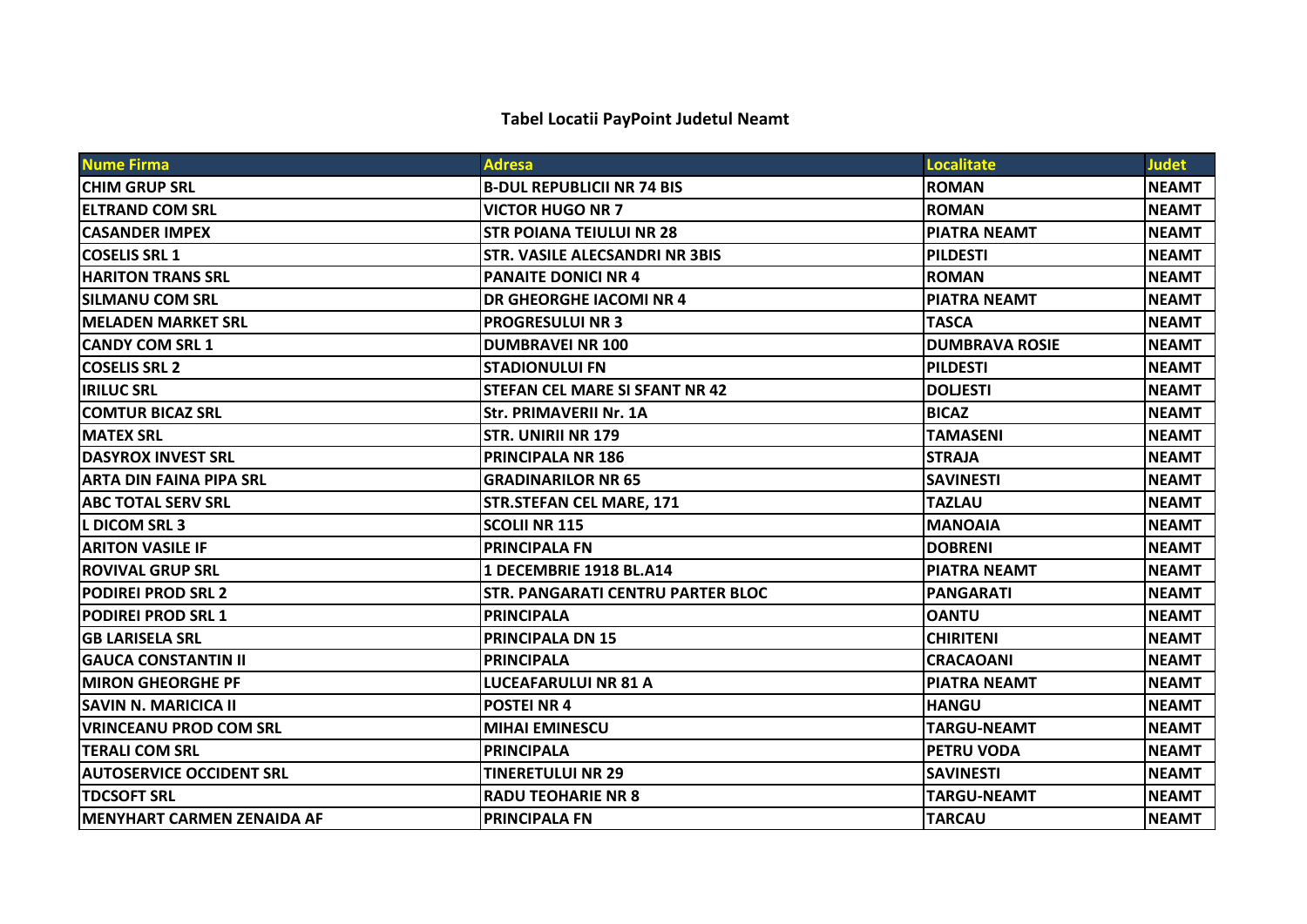| <b>ABC ELECTRONIC SRL</b>       | <b>BOGDAN PETRICEICU HASDEU NR 16</b> | <b>TARGU-NEAMT</b>              | <b>NEAMT</b> |
|---------------------------------|---------------------------------------|---------------------------------|--------------|
| <b>KOD IMPEX SRL 2</b>          | TINERETULUI 1 BIS                     | <b>SAVINESTI</b>                | <b>NEAMT</b> |
| KOD IMPEX SRL 1                 | <b>STR.PROGRESULUI NR 121</b>         | <b>PIATRA NEAMT</b>             | <b>NEAMT</b> |
| <b>RADIO TV PREST SRL</b>       | <b>CENTRU</b>                         | <b>DOCHIA</b>                   | <b>NEAMT</b> |
| <b>EXTASI COM SRL</b>           | <b>NICOLAE IORGA NR 41</b>            | <b>PIATRA NEAMT</b>             | <b>NEAMT</b> |
| <b>BINTELECTRON SRL</b>         | <b>OZANEI BL M1</b>                   | <b>PIATRA NEAMT</b>             | <b>NEAMT</b> |
| <b>TEPES BOBESCU LILIANA PF</b> | <b>CENTRU FN</b>                      | <b>BICAZU</b>                   | <b>NEAMT</b> |
| <b>IMAR MIRU SRL</b>            | MIHAI EMINESCU 55 BL C2 SC A AP2      | <b>PIATRA NEAMT</b>             | <b>NEAMT</b> |
| <b>RADIO TV PREST SRL 2</b>     | <b>CENTRU</b>                         | <b>MARGINENI</b>                | <b>NEAMT</b> |
| URSU VIOREL II                  | PRINCIPALA NR 244                     | <b>NEMTISOR</b>                 | <b>NEAMT</b> |
| DANI & GEO SRL                  | <b>PRINCIPALA</b>                     | <b>ZANESTI</b>                  | <b>NEAMT</b> |
| <b>ADRALEX SRL</b>              | <b>SMIRODAVA NR 7</b>                 | <b>ROMAN</b>                    | <b>NEAMT</b> |
| LYSU PROD SRL                   | <b>PRINCIPALA NR 2</b>                | <b>DREPTU</b>                   | <b>NEAMT</b> |
| <b>HERVION SRL</b>              | <b>SMIRODAVA NR 19</b>                | <b>ROMAN</b>                    | <b>NEAMT</b> |
| <b>BORTISCA LUCIAN IF</b>       | <b>PRINCIPALA NR 265</b>              | <b>BRADU</b>                    | <b>NEAMT</b> |
| <b>MANTRIPREST SRL</b>          | <b>BUGESTI</b>                        | <b>TRIFESTI</b>                 | <b>NEAMT</b> |
| <b>ALIAS ALMI SRL</b>           | <b>BISTRITEI NR 152</b>               | <b>SAVINESTI</b>                | <b>NEAMT</b> |
| <b>MORIANU SRL</b>              | <b>CODRULUI NR 39</b>                 | <b>STANCA</b>                   | <b>NEAMT</b> |
| <b>ACORD TRADING SRL 1</b>      | <b>MARATEI BL M4 AP 3 NR 72</b>       | <b>PIATRA NEAMT</b>             | <b>NEAMT</b> |
| <b>APEL IMPEX SRL 3</b>         | <b>PRINCIPALA FN</b>                  | <b>ZANESTI</b>                  | <b>NEAMT</b> |
| <b>APEL IMPEX SRL 4</b>         | <b>STEFAN CEL MARE SI SFANT 14</b>    | <b>PODOLENI</b>                 | <b>NEAMT</b> |
| <b>APEL IMPEX SRL 1</b>         | <b>UNZINEI 2</b>                      | <b>SAVINESTI</b>                | <b>NEAMT</b> |
| CONSUMCOOP DOBRENI SC 1         | <b>PRINCIPALA</b>                     | <b>DOBRENI</b>                  | <b>NEAMT</b> |
| <b>CONSUMCOOP DOBRENI SC 2</b>  | <b>PRINCIPALA</b>                     | <b>NEGRESTI</b>                 | <b>NEAMT</b> |
| <b>MALL TITANIC SRL</b>         | <b>ALEEA REVOLUTIEI FN</b>            | <b>ROMAN</b>                    | <b>NEAMT</b> |
| <b>COMILY SRL</b>               | PRINCIPALA                            | <b>GARCINA</b>                  | <b>NEAMT</b> |
| <b>GOSMAN GHEORGHITA IF</b>     | <b>GHEORGHE ASACHI, NR 107</b>        | <b>PIATRA NEAMT</b>             | <b>NEAMT</b> |
| LUCILLE & CO SRL                | <b>ORIZONTULUI NR 30</b>              | <b>SABAOANI</b>                 | <b>NEAMT</b> |
| <b>SUCEU ANGELA II</b>          | <b>BDUL ROMAN MUSAT NR 45</b>         | <b>ROMAN</b>                    | <b>NEAMT</b> |
| <b>KRS CAR SRL</b>              | <b>CUZA VODA BL E1</b>                | <b>TARGU-NEAMT</b>              | <b>NEAMT</b> |
| L DICOM SRL 2                   | <b>PRINCIPALA FN</b>                  | <b>COSTISA</b>                  | <b>NEAMT</b> |
| <b>SUPER STAR SRL</b>           | <b>CIOCARLIEI 10</b>                  | <b>SAVINESTI</b>                | <b>NEAMT</b> |
| ANUSCA & ANDREI SRL             | <b>PRINCIPALA NR 227</b>              | <b>VALEA SEACA (BALTATESTI)</b> | <b>NEAMT</b> |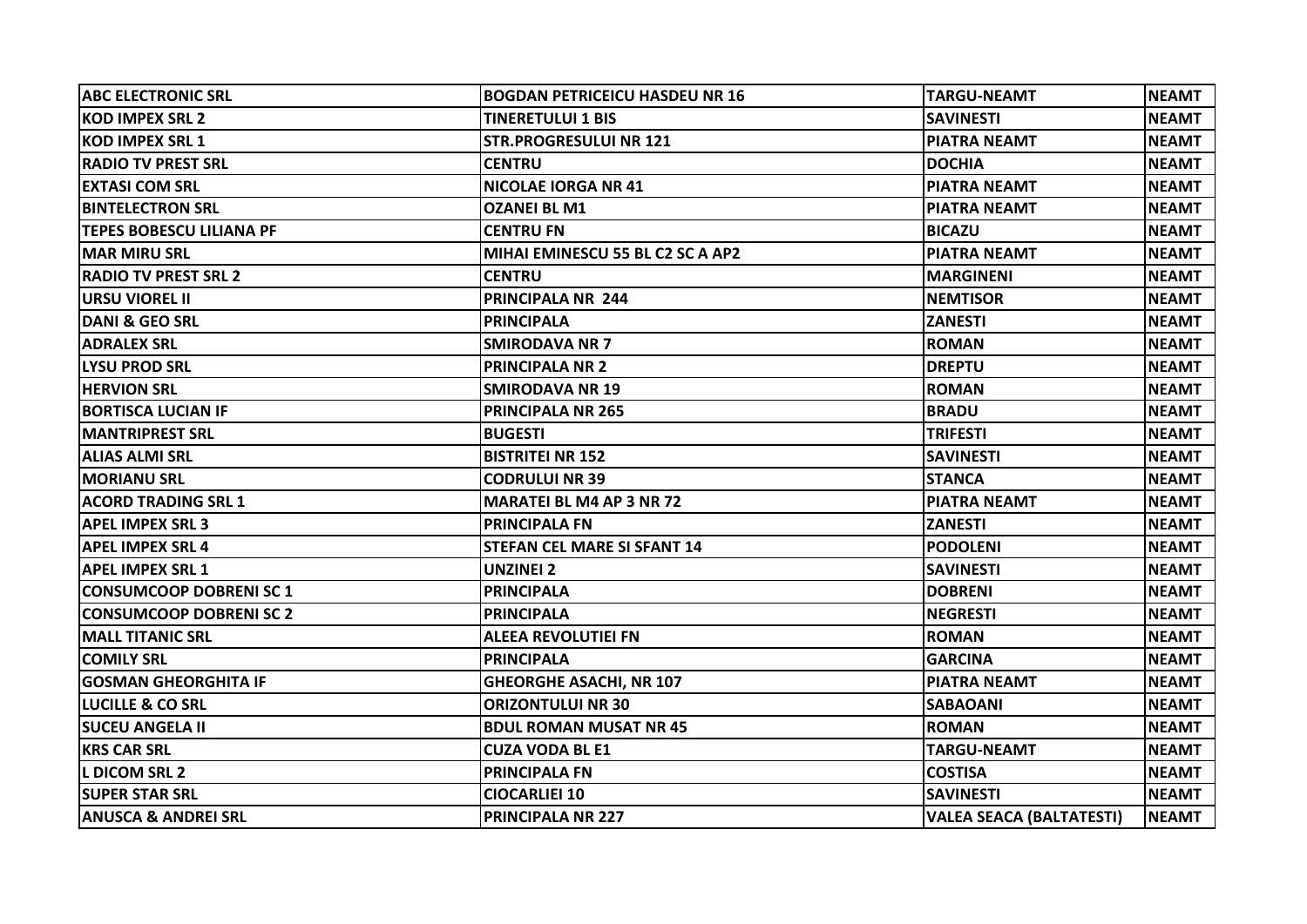| <b>CRETU DALIANA SRL</b>                 | <b>PRINCIPALA NR 640</b>               | <b>FARCASA</b>           | <b>NEAMT</b> |
|------------------------------------------|----------------------------------------|--------------------------|--------------|
| <b>ELYDAN TATARU SRL</b>                 | <b>PRINCIPALA</b>                      | <b>DOBRENI</b>           | <b>NEAMT</b> |
| <b>IOSICOM SRL</b>                       | <b>PRINCIPALA</b>                      | <b>TAMASENI</b>          | <b>NEAMT</b> |
| IDUTCRISS MOBILE SRL 1                   | <b>STR. STEFAN CEL MARE NR 172</b>     | <b>ROMAN</b>             | <b>NEAMT</b> |
| <b>ANA ELIAS SRL</b>                     | <b>MARATEI NR 168 BL B 5 SC A AP 2</b> | <b>PIATRA NEAMT</b>      | <b>NEAMT</b> |
| <b>CRETU GH. MARIA PFA</b>               | <b>PRINCIPALA NR 22 A</b>              | <b>SACALUSESTI</b>       | <b>NEAMT</b> |
| IDUTCRISS MOBILE SRL 2                   | <b>ROMAN MUSAT NR 17</b>               | <b>ROMAN</b>             | <b>NEAMT</b> |
| IMORAR TURNEA SRL                        | <b>PRINCIPALA</b>                      | <b>PIATRA SOIMULUI</b>   | <b>NEAMT</b> |
| <b>POPA C ELENA ANDREEA II</b>           | <b>PRINCIPALA</b>                      | <b>DOCHIA</b>            | <b>NEAMT</b> |
| <b>ELLEN &amp; OVIDIU SRL</b>            | <b>PRINCIPALA</b>                      | <b>ADJUDENI</b>          | <b>NEAMT</b> |
| IERYCO & GDANY SRL                       | <b>PRIMAVERII NR 15</b>                | <b>ROMAN</b>             | <b>NEAMT</b> |
| <b>COZMA PAUL-COSTIN II</b>              | <b>ETERNITATII NR 15</b>               | <b>TARGU-NEAMT</b>       | <b>NEAMT</b> |
| <b>TANDAN IMPEX COM SRL</b>              | <b>PRINCIPALA</b>                      | <b>DULCESTI</b>          | <b>NEAMT</b> |
| <b>GELDOSTAR SRL</b>                     | <b>PRINCIPALA</b>                      | <b>OGLINZI</b>           | <b>NEAMT</b> |
| <b>ACORD TRADING SRL 5</b>               | <b>ROMAN MUSAT NR 17</b>               | <b>ROMAN</b>             | <b>NEAMT</b> |
| <b>MUSCALU MAG SRL</b>                   | <b>NUFARULUI NR 4</b>                  | <b>PIATRA NEAMT</b>      | <b>NEAMT</b> |
| <b> PHOTO GRAPH PRINT SRL 3</b>          | <b>PIPIRIG</b>                         | <b>PLUTON</b>            | <b>NEAMT</b> |
| <b>BIG COM SRL</b>                       | <b>PRINCIPALA NR 505</b>               | <b>BODESTI</b>           | <b>NEAMT</b> |
| <b>GIORDY SERVICE SRL</b>                | <b>BISERICA VECHE NR 89</b>            | <b>URECHENI</b>          | <b>NEAMT</b> |
| <b>DOHOTARI COM SRL</b>                  | <b>PRINCIPALA NR 17</b>                | <b>GALU</b>              | <b>NEAMT</b> |
| <b>ANASTASIA GRUP SRL</b>                | <b>PRINCIPALA FN</b>                   | <b>ZANESTI</b>           | <b>NEAMT</b> |
| <b>IBRIO TRADE SRL</b>                   | <b>PRINCIPALA</b>                      | <b>GIROV</b>             | <b>NEAMT</b> |
| <b>DAMIANEX SRL</b>                      | <b>PRINCIPALA</b>                      | <b>OANTU</b>             | <b>NEAMT</b> |
| <b>IEURO NOROC SRL</b>                   | <b>STR. DURAULUI NR 14</b>             | <b>PIATRA NEAMT</b>      | <b>NEAMT</b> |
| ELECTRO UNIVERS SOC COOP MESTESUGAREASCA | NICOLAE TITULESCU BL 14 PARTER         | <b>ROMAN</b>             | <b>NEAMT</b> |
| <b>ANA ELIAS SRL 2</b>                   | ALEEA ULMILOR NR 34 BL C18 SC C AP 51  | <b>PIATRA NEAMT</b>      | <b>NEAMT</b> |
| IDIMA SILVIU IOAN II                     | <b>ALEEA ULMILOR C2</b>                | <b>PIATRA NEAMT</b>      | <b>NEAMT</b> |
| IMUCENICU MIOARA PFA                     | <b>PRINCIPALA NR 55</b>                | <b>TELEC</b>             | <b>NEAMT</b> |
| <b>RACHIERIU ELENA II</b>                | <b>PRINCIPALA FN</b>                   | <b>VALEA SEACA</b>       | <b>NEAMT</b> |
| <b>STINGU SERV COM SNC</b>               | <b>PRINCIPALA NR 160</b>               | <b>PASTRAVENI</b>        | <b>NEAMT</b> |
| <b>CONSTANTIN LIBRAR PREST SRL</b>       | <b>PRINCIPALA</b>                      | <b>RUSENI - BORLESTI</b> | <b>NEAMT</b> |
| <b>CATANA MARIA II</b>                   | <b>PRINCIPALA FN</b>                   | <b>STEJARU</b>           | <b>NEAMT</b> |
| <b>PADURARIU SORIN II</b>                | <b>PRINCIPALA</b>                      | <b>BODESTI</b>           | <b>NEAMT</b> |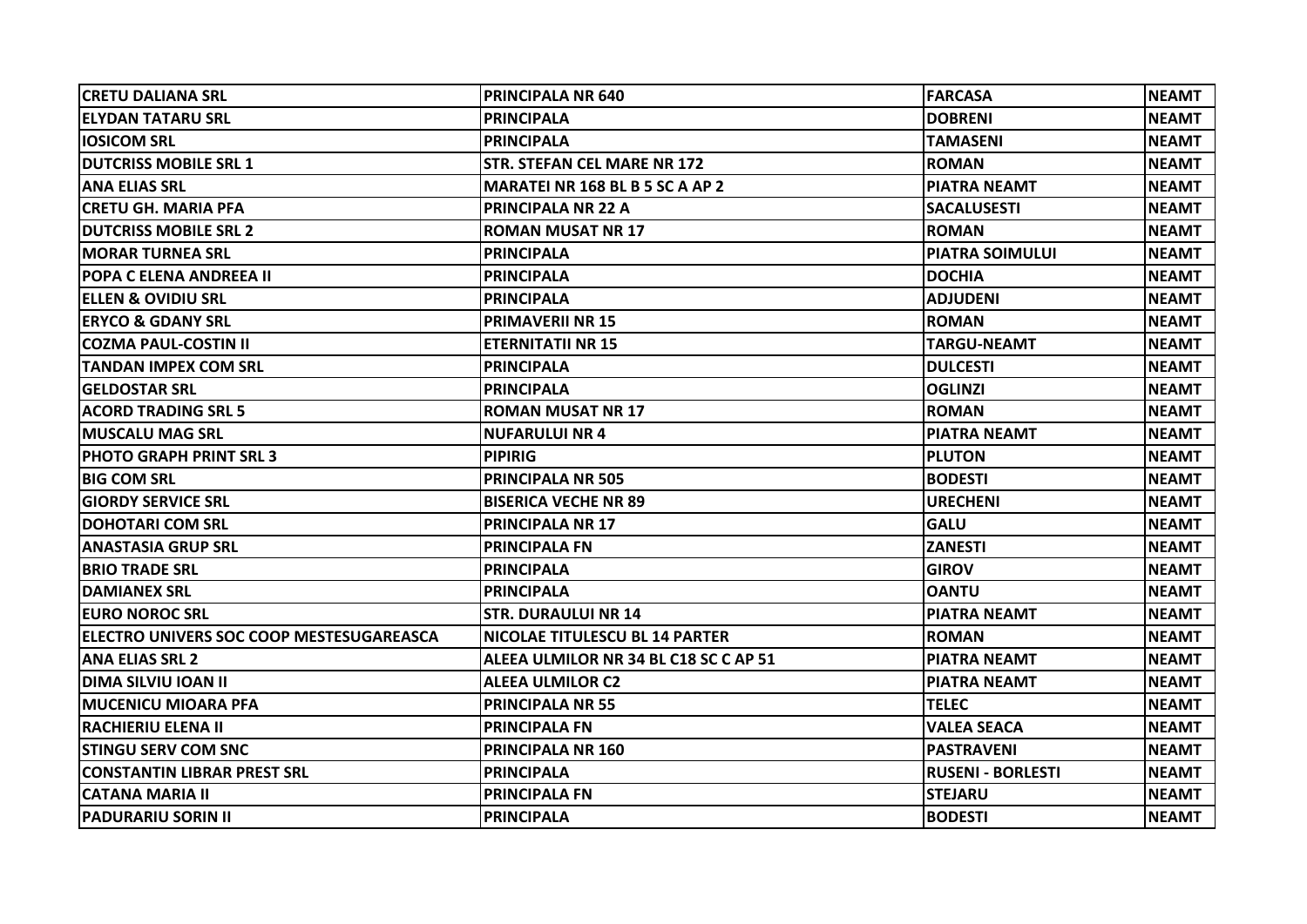| İMARIN PAUL - IOAN II                 | <b>PRINCIPALA</b>                               | <b>SECUIENI</b>       | <b>NEAMT</b> |
|---------------------------------------|-------------------------------------------------|-----------------------|--------------|
| <b>ANDRUSCA SRL</b>                   | LUMINII                                         | <b>LUMINIS</b>        | <b>NEAMT</b> |
| <b>POPMAR SRL</b>                     | <b>PROGRESULUI NR 90</b>                        | <b>PIATRA NEAMT</b>   | <b>NEAMT</b> |
| <b>MOROSANU EMIL II</b>               | <b>MARASTI NR 36 A</b>                          | <b>PIATRA NEAMT</b>   | <b>NEAMT</b> |
| IULI CLUB SRL 1                       | <b>PRINCIPALA</b>                               | SILISTEA              | <b>NEAMT</b> |
| <b>FLOREA GHEORGHE-GABRIEL II</b>     | <b>BISTRITEI NR 229 BIS</b>                     | <b>SAVINESTI</b>      | <b>NEAMT</b> |
| <b>ASTANCAI RAMONA MARIA II</b>       | <b>GHEORGHE ASACHI</b>                          | <b>PIATRA NEAMT</b>   | <b>NEAMT</b> |
| <b>IMOSOR EUGEN II</b>                | <b>PRINCIPALA NR 1</b>                          | <b>BORCA</b>          | <b>NEAMT</b> |
| <b>BRIO TRADE SRL 2</b>               | <b>GHEORGHE IACOMI NR 2</b>                     | <b>PIATRA NEAMT</b>   | <b>NEAMT</b> |
| <b>DIAVOLO SRL 5</b>                  | <b>B-DUL DECEBAL NR 3</b>                       | <b>PIATRA NEAMT</b>   | <b>NEAMT</b> |
| MITRONCHE VICTORITA II                | <b>PIETEI</b>                                   | <b>BICAZ</b>          | <b>NEAMT</b> |
| <b>PROFI 64 ROMAN</b>                 | ROMAN MUSAT BL 33 FOSTA STR RAHOVEI BL 3 PARTER | <b>ROMAN</b>          | <b>NEAMT</b> |
| <b>EUROBERG SRL</b>                   | <b>CUEJDI NR 1</b>                              | <b>PIATRA NEAMT</b>   | <b>NEAMT</b> |
| <b>IPREST CONSTRUCT 2005 SRL</b>      | <b>PALTINULUI NR 883</b>                        | SLOBOZIA(ROZNOV)      | <b>NEAMT</b> |
| <b>IGHIBAN DUMITRU II</b>             | <b>ALEXANDRU LAPUSNEANU NR 56</b>               | <b>PIATRA NEAMT</b>   | <b>NEAMT</b> |
| <b>ROWALIANA &amp; G SRL</b>          | <b>PRINCIPALA NR 68</b>                         | <b>PASTRAVENI</b>     | <b>NEAMT</b> |
| <b>PROFI 115 PIATRA NEAMT ORION</b>   | <b>MIHAI VITEAZU NR 1</b>                       | <b>PIATRA NEAMT</b>   | <b>NEAMT</b> |
| <b>ENEA VIOLETA PFA</b>               | <b>BOGDAN DRAGOS NR 7 PARTER</b>                | <b>ROMAN</b>          | <b>NEAMT</b> |
| <b>GROSU ADRIAN VASILE PFA</b>        | ALEEA LILIACULUI NR 2                           | <b>ROMAN</b>          | <b>NEAMT</b> |
| <b>CAR SOLIDARITATEA IFN BUHUSI 8</b> | LIBERTATII NR 14 PARTER                         | <b>ROMAN</b>          | <b>NEAMT</b> |
| <b>CAR SOLIDARITATEA IFN BUHUSI 9</b> | <b>NICOLAE BALCESCU NR 43</b>                   | <b>COSTISA</b>        | <b>NEAMT</b> |
| <b>ANCA MARKET SRL</b>                | <b>STEFAN CEL MARE</b>                          | <b>VANATORI-NEAMT</b> | <b>NEAMT</b> |
| <b>LUMINITA BARCAN SNC</b>            | <b>COLONIEI</b>                                 | <b>VADURELE</b>       | <b>NEAMT</b> |
| <b>ICORNEL SERV SRL</b>               | <b>PRINCIPALA</b>                               | <b>BARTICESTI</b>     | <b>NEAMT</b> |
| <b>DARLEA IMPEX SRL</b>               | <b>PRINCIPALA</b>                               | <b>BORLESTI</b>       | <b>NEAMT</b> |
| <b>CROITORIU ELENA IF</b>             | <b>PRINCPALA</b>                                | <b>GRUMAZESTI</b>     | <b>NEAMT</b> |
| <b>FLAURPLAST SRL</b>                 | <b>PRINCIPALA</b>                               | <b>TOPOLITA</b>       | <b>NEAMT</b> |
| MIRA STEFAN SRL                       | <b>SCOLII</b>                                   | <b>MASTACAN</b>       | <b>NEAMT</b> |
| <b>AGA PREST SRL</b>                  | <b>PRINCIPALA NR 465</b>                        | <b>GOSMANI</b>        | <b>NEAMT</b> |
| IMIRELA CSG SRL                       | <b>PRINCIPALA NR 12</b>                         | <b>BORCA</b>          | <b>NEAMT</b> |
| <b>ALIAS ALMI SRL 2</b>               | <b>VASILE NR 10</b>                             | <b>DOINA</b>          | <b>NEAMT</b> |
| <b>MYHALEX SRL</b>                    | PRINCIPALA NR 61 A                              | <b>BUDESTI</b>        | <b>NEAMT</b> |
| <b>GRECU V.A. IOAN IF</b>             | <b>ALEXANDRU CEL BUN NR 95</b>                  | <b>HORIA</b>          | <b>NEAMT</b> |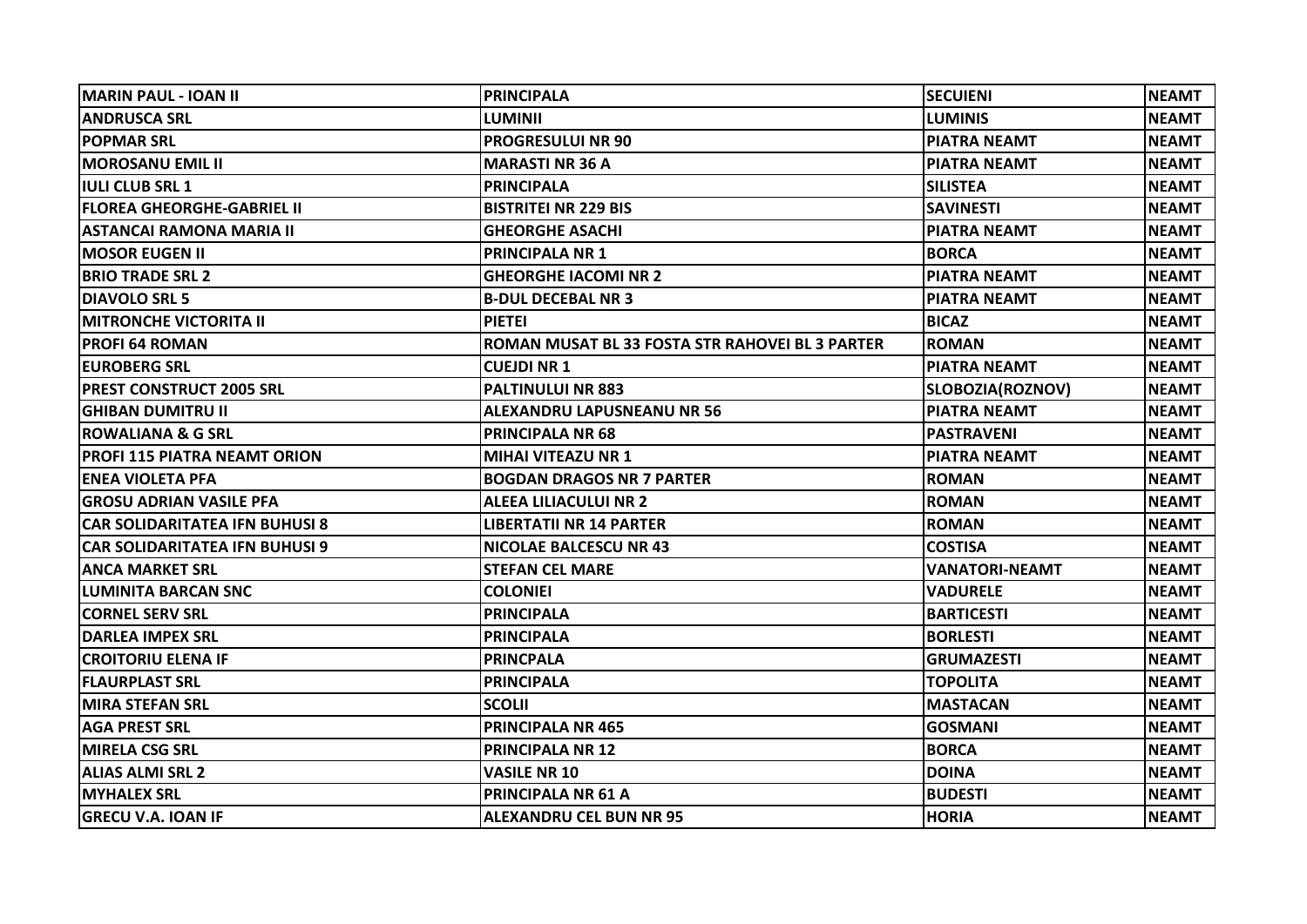| <b>CIPADU SERV SRL</b>                | <b>PRINCIPALA NR 807</b>     | <b>CEAHLAU</b>               | <b>NEAMT</b> |
|---------------------------------------|------------------------------|------------------------------|--------------|
| <b>ASMET SRL 1</b>                    | <b>PRINCIPALA NR 756 BIS</b> | <b>TRIFESTI</b>              | <b>NEAMT</b> |
| <b>ASMET SRL 2</b>                    | <b>PRINCIPALA</b>            | <b>TRIFESTI</b>              | <b>NEAMT</b> |
| <b>IULI CLUB SRL 2</b>                | <b>PRINCIPALA</b>            | <b>ROMANI</b>                | <b>NEAMT</b> |
| <b>A&amp;C PALAS MARKET SRL 1</b>     | <b>PRINCIPALA NR 225</b>     | <b>GRINTIES</b>              | <b>NEAMT</b> |
| <b>COROI VASILE PFA</b>               | <b>PRINCIPALA</b>            | <b>FAUREI</b>                | <b>NEAMT</b> |
| <b>OBREJA GHEORGHE IF</b>             | <b>PRINCIPALA</b>            | <b>GROSI</b>                 | <b>NEAMT</b> |
| <b>OBREJA CONSTANTIN IF</b>           | <b>PRINCIPALA</b>            | <b>DRAGANESTI</b>            | <b>NEAMT</b> |
| <b>OBREJA CONSTANTIN IF 1</b>         | <b>BRUSTURI CENTRU</b>       | <b>BRUSTURI</b>              | <b>NEAMT</b> |
| <b>OBREJA CONSTANTIN IF 2</b>         | <b>DEAL</b>                  | <b>BRUSTURI</b>              | <b>NEAMT</b> |
| <b>CIPRIAN TOC CONSTRUCT 2007 SRL</b> | <b>VATRA SATULUI NR 3</b>    | <b>STEJARU (ION CREANGA)</b> | <b>NEAMT</b> |
| <b>SOLENT GROUP SRL</b>               | <b>OANCEA AVERESCU</b>       | <b>AVERESTI</b>              | <b>NEAMT</b> |
| COJOCARIU DUMITRU - ALEXANDRU II      | UNIRII NR 112                | <b>HUMULESTI</b>             | <b>NEAMT</b> |
| <b>FLORIDEN SRL</b>                   | PIATRA CRAIULUI BL 17 PARTER | <b>BICAZ</b>                 | <b>NEAMT</b> |
| <b>TRANS GEOMIH SRL</b>               | <b>PRINCIPALA NR 46</b>      | <b>SECUIENI</b>              | <b>NEAMT</b> |
| <b>IGNAT GHEORGHE PFA</b>             | <b>DRAGONESTI NR 67</b>      | <b>BRUSTURI</b>              | <b>NEAMT</b> |
| <b>IAMANDI ELENA-GABRIELA II</b>      | <b>MANASTIRII NR 28</b>      | <b>ALEXANDRU CEL BUN</b>     | <b>NEAMT</b> |
| <b>GROSU ALEXANDRU-FLORIN PFA</b>     | <b>OITUZ NR 4</b>            | <b>ROMAN</b>                 | <b>NEAMT</b> |
| <b>UNIVERS SRL</b>                    | <b>ISUCEDAVA NR 38</b>       | <b>ROMAN</b>                 | <b>NEAMT</b> |
| <b>CAZIVOR PROD SRL</b>               | <b>BARAJULUI NR 77</b>       | <b>DODENI</b>                | <b>NEAMT</b> |
| <b>ALIVAS TRADE SRL 1</b>             | <b>PRINCIPALA</b>            | RUGINOASA                    | <b>NEAMT</b> |
| <b>ALIVAS TRADE SRL 2</b>             | <b>PRINCIPALA</b>            | <b>BOZIENI DE SUS</b>        | <b>NEAMT</b> |
| UNIVERS SRL 2                         | <b>ROMANA NR 7</b>           | <b>HORIA</b>                 | <b>NEAMT</b> |
| <b>ALISA &amp; DO MARKET SRL</b>      | <b>COBZAR NR 175</b>         | <b>GHERAESTI</b>             | <b>NEAMT</b> |
| <b>MAFTON PROD SRL</b>                | <b>PRINCIPALA NR 754</b>     | <b>DAMUC</b>                 | <b>NEAMT</b> |
| <b>MARKOS AKA SRL</b>                 | <b>PRINCIPALA</b>            | <b>BICAZ-CHEI</b>            | <b>NEAMT</b> |
| <b>I&amp;C DISTRIBUTION SRL</b>       | <b>B-DUL DECEBAL NR 86</b>   | <b>PIATRA NEAMT</b>          | <b>NEAMT</b> |
| <b>VIDAMAV SRL</b>                    | <b>PRINCIPALA</b>            | <b>BAHNISOARA</b>            | <b>NEAMT</b> |
| <b>MUNTEANU MARIA-ALINA IF</b>        | LA TELEFOANE NR 924          | <b>TIBUCANI</b>              | <b>NEAMT</b> |
| <b>APETREI MARIANA PFA</b>            | <b>PRINCIPALA</b>            | <b>SAGNA</b>                 | <b>NEAMT</b> |
| <b>CONSUMCOOP LUCEAFARUL</b>          | <b>PRINCIPALA</b>            | <b>ONICENI</b>               | <b>NEAMT</b> |
| <b>IZOPOINT SRL</b>                   | <b>PRINCIPALA</b>            | <b>VAD</b>                   | <b>NEAMT</b> |
| <b>ACORD TRADING SRL 6</b>            | <b>DASCALESCU NR 365</b>     | <b>PIATRA NEAMT</b>          | <b>NEAMT</b> |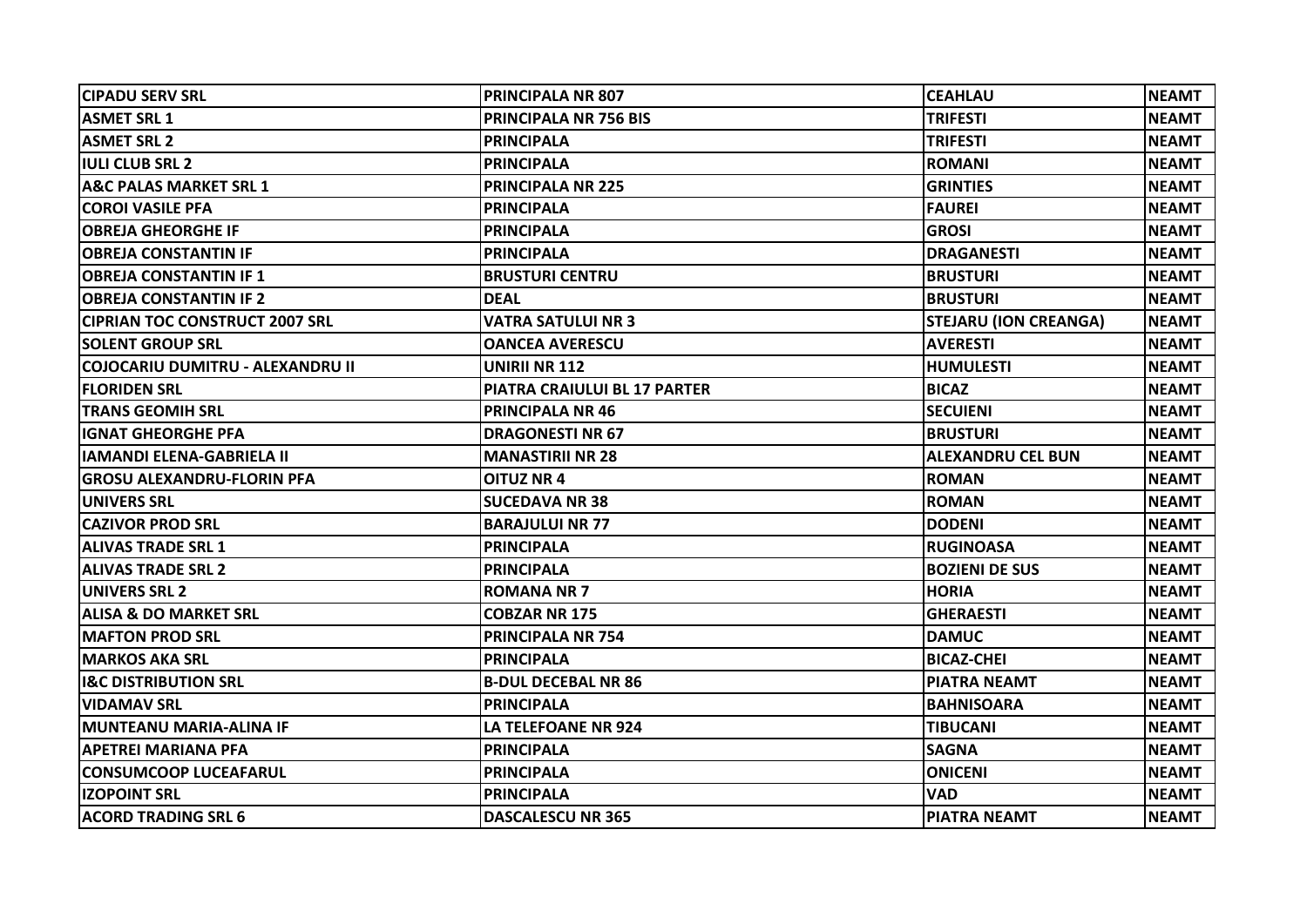| <b>PET SANIVET SRL</b>            | <b>STEFAN CEL MARE NR M3</b>         | <b>TARGU-NEAMT</b>   | <b>NEAMT</b> |
|-----------------------------------|--------------------------------------|----------------------|--------------|
| <b>INACLAD MIHAI-DANIEL II</b>    | <b>CENTRU CIVIC NR 23</b>            | <b>REDIU</b>         | <b>NEAMT</b> |
| <b>EURO DISCOUNT V&amp;C SRL</b>  | <b>CHIMIEI NR 4</b>                  | <b>SAVINESTI</b>     | <b>NEAMT</b> |
| <b>VORNICU MIHAELA IF</b>         | <b>PRINCIPALA</b>                    | <b>SAVESTI</b>       | <b>NEAMT</b> |
| <b>ARIN SRL</b>                   | <b>PRINCIPALA</b>                    | <b>GHINDAOANI</b>    | <b>NEAMT</b> |
| <b>MAO PRODCOM SRL</b>            | <b>PRINCIPALA</b>                    | <b>VALENI</b>        | <b>NEAMT</b> |
| <b>NICHITEANU COM SRL</b>         | <b>PRINCIPALA</b>                    | <b>HOCIUNGI</b>      | <b>NEAMT</b> |
| <b>TRANSTALPA SRL</b>             | <b>PRINCIPALA</b>                    | <b>TALPA</b>         | <b>NEAMT</b> |
| CIOBANU E. MARIA II               | <b>PRINCIPALA</b>                    | <b>POIENARI</b>      | <b>NEAMT</b> |
| <b>GALAVAN MIHAI II</b>           | <b>PRINCIPALA</b>                    | <b>VALEA URSULUI</b> | <b>NEAMT</b> |
| <b>PC USER SRL</b>                | <b>ECOULUI NR 6</b>                  | <b>PIATRA NEAMT</b>  | <b>NEAMT</b> |
| <b>A&amp;C PALAS MARKET SRL 2</b> | PRINCIPALA BL 4 PARTER               | <b>GRINTIES</b>      | <b>NEAMT</b> |
| <b>VASMIOCOM SRL</b>              | <b>VASILE ALECSANDRI NR 100</b>      | <b>CORDUN</b>        | <b>NEAMT</b> |
| <b>VLADEV SRL 2</b>               | <b>PUSTIENI</b>                      | <b>DAVIDENI</b>      | <b>NEAMT</b> |
| <b>APEL IMPEX SRL 2</b>           | <b>STEFAN CEL MARE SI SFANT NR 6</b> | <b>PODOLENI</b>      | <b>NEAMT</b> |
| <b>MARCEST COM SRL</b>            | <b>PRINCIPALA</b>                    | <b>HOISESTI</b>      | <b>NEAMT</b> |
| <b>STAN A. DANIELA II</b>         | <b>PRINCIPALA NR 118</b>             | <b>BORLESTI</b>      | <b>NEAMT</b> |
| <b>GHINET CIPRIAN PFA</b>         | <b>PRINCIPALA NR 599</b>             | <b>NEGRESTI</b>      | <b>NEAMT</b> |
| <b>DOBRENASU IMPEX SRL</b>        | <b>PRINCIPALA</b>                    | <b>STANCA</b>        | <b>NEAMT</b> |
| <b>GOS RALMAR COM SRL</b>         | <b>PRINCIPALA NR 169</b>             | <b>SILISTEA</b>      | <b>NEAMT</b> |
| IMOISEI COMIR SRL                 | <b>PRINCIPALA NR 726</b>             | <b>GADINTI</b>       | <b>NEAMT</b> |
| <b>LOLI LOLITA SRL</b>            | <b>LUMINII NR 405</b>                | <b>LUMINIS</b>       | <b>NEAMT</b> |
| <b>ALTHEEA SRL</b>                | ST MELCHISEDEL NR 151                | <b>GARCINA</b>       | <b>NEAMT</b> |
| <b>İGALAVAN MIHAI II 2</b>        | <b>PRINCIPALA</b>                    | <b>POIENARI</b>      | <b>NEAMT</b> |
| <b>PADURARIU GETA PFA</b>         | <b>BRODITEL NR 270</b>               | <b>BUHALNITA</b>     | <b>NEAMT</b> |
| <b>GB LARISELA SRL 2</b>          | <b>HANGU</b>                         | <b>HANGU</b>         | <b>NEAMT</b> |
| <b>MOSOR EUGEN II 2</b>           | <b>CUZA VODA BL E3 PARTER</b>        | <b>TARGU-NEAMT</b>   | <b>NEAMT</b> |
| <b>CANDY COM SRL 2</b>            | <b>ADINCATA NR F3C</b>               | <b>PIATRA NEAMT</b>  | <b>NEAMT</b> |
| <b>STAHIE SNC</b>                 | <b>PRINCIPALA NR 26</b>              | <b>BORSENI</b>       | <b>NEAMT</b> |
| IGNAT M. VASILE II                | <b>PRINCIPALA NR 148</b>             | <b>BODESTI</b>       | <b>NEAMT</b> |
| <b>BELAGNES SRL</b>               | <b>OZANEI NR 253</b>                 | <b>BOBOIESTI</b>     | <b>NEAMT</b> |
| <b>HORIAN SHEPHERD SRL</b>        | <b>NUNTASILOR NR 36</b>              | <b>COTU VAMES</b>    | <b>NEAMT</b> |
| IRIPANU IOAN PFA                  | <b>PRINCIPALA</b>                    | <b>AGAPIA</b>        | <b>NEAMT</b> |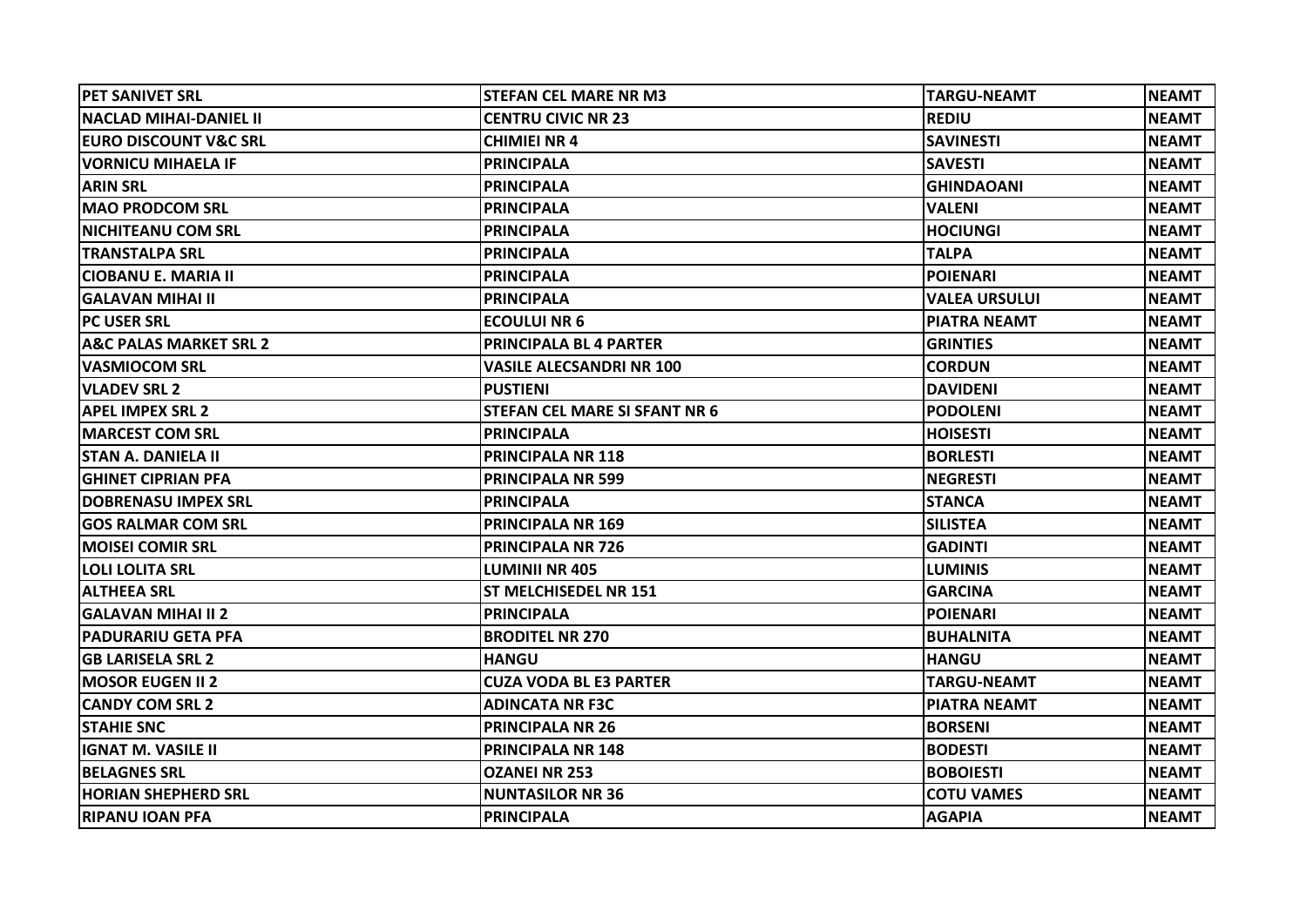| <b>ACORD TRADING SRL 7</b>            | <b>ROMAN MUSAT NR 4</b>                 | <b>ROMAN</b>           | <b>NEAMT</b> |
|---------------------------------------|-----------------------------------------|------------------------|--------------|
| <b>CAMPANU S. STEFAN II</b>           | <b>STR. SECUNDARA</b>                   | PETRICANI              | <b>NEAMT</b> |
| <b>BALNICOL COM SRL</b>               | <b>STR. VASILE ALEXANDRU NR 62</b>      | <b>ROTUNDA</b>         | <b>NEAMT</b> |
| <b>PROGRIFAM SRL 2</b>                | <b>STR. STEFAN CEL MARE NR 43</b>       | <b>ROMAN</b>           | <b>NEAMT</b> |
| <b>BILICI CONSTANTIN-CRISTINEL II</b> | STR. STEFAN CEL MARE NR 183             | <b>TAZLAU</b>          | <b>NEAMT</b> |
| <b>LORILEO-COM SRL</b>                | <b>STR. PRINCIPALA NR 13</b>            | <b>ICUSESTI</b>        | <b>NEAMT</b> |
| <b>ANACAPER PROD SRL</b>              | <b>STR. PRINCIPALA</b>                  | <b>URECHENI</b>        | <b>NEAMT</b> |
| <b>ANRADU SRL</b>                     | <b>FRUNZENI</b>                         | <b>FRUNZENI</b>        | <b>NEAMT</b> |
| <b>PANELOR SRL</b>                    | STR. ALEXANDRU IOAN CUZA                | <b>BURUIENESTI</b>     | <b>NEAMT</b> |
| <b>CONSUMCOOP BIRGAUANI SC</b>        | <b>STR. PRINCIPALA</b>                  | <b>BIRGAUANI</b>       | <b>NEAMT</b> |
| <b>CONSUMCOOP DUMBRAVA ROSIE SC</b>   | <b>STR. TEIULUI</b>                     | <b>CUT</b>             | <b>NEAMT</b> |
| <b>TALMAN SRL</b>                     | STR. I.C.BRATIANU NR 48                 | <b>ION CREANGA</b>     | <b>NEAMT</b> |
| <b>CIOBANU E. VIOLETA II</b>          | <b>STR. SUCEDAVA NR 7A</b>              | <b>ROMAN</b>           | <b>NEAMT</b> |
| <b>ROBU LA CAROL SNC</b>              | STR. PACII NR 102                       | <b>SABAOANI</b>        | <b>NEAMT</b> |
| <b>DUTCRISS MOBILE SRL 3</b>          | <b>STR. ROMAN MUSAT BL 33</b>           | <b>ROMAN</b>           | <b>NEAMT</b> |
| <b>INDMET SRL</b>                     | STR. BREAZDA NR 282                     | <b>BODESTII DE JOS</b> | <b>NEAMT</b> |
| <b>CONSTANTIN LIBRAR PREST SRL 2</b>  | <b>STR. BISTRITA</b>                    | <b>RUSENI</b>          | <b>NEAMT</b> |
| <b>IONITA RODICA IF</b>               | <b>STR. PRINCIPALA NR 59</b>            | <b>MIRON COSTIN</b>    | <b>NEAMT</b> |
| NICA DRAGOS-CONSTANTIN II             | <b>STR. LUNCA NR 534</b>                | <b>TUPILATI</b>        | <b>NEAMT</b> |
| <b>GYORDANA SRL1</b>                  | <b>STR. FUNDATURA FLORILOR NR 5</b>     | <b>GHERAESTI</b>       | <b>NEAMT</b> |
| <b>BALUT MARIUS IONUT II</b>          | <b>STR. MARE NR 747</b>                 | <b>TIBUCANI</b>        | <b>NEAMT</b> |
| <b>CHISTOL CONSTANTIN II</b>          | <b>STR. SES CANAL NR 420</b>            | <b>SLOBOZIA</b>        | <b>NEAMT</b> |
| <b>KOD IMPEX SRL 3</b>                | STR. PRINCIPALA NR 92                   | <b>BORLESTI</b>        | <b>NEAMT</b> |
| <b>SIMOS COM SRL 6</b>                | <b>DN NR 28</b>                         | <b>BORCA</b>           | <b>NEAMT</b> |
| <b>VYDAMAR COMPANY SRL</b>            | STR. PRINCIPALA NR 1                    | <b>RAUCESTI</b>        | <b>NEAMT</b> |
| <b>BUJOR G &amp; A EXIM SRL</b>       | <b>STR. DUDULUI NR 31</b>               | <b>DUMBRAVA ROSIE</b>  | <b>NEAMT</b> |
| <b>PRIMO SERVICE SRL</b>              | <b>STR. BARAJULUI FN</b>                | <b>BICAZ</b>           | <b>NEAMT</b> |
| <b>NIK COMPANY SRL</b>                | <b>STR. PRINCIPALA NR 20</b>            | <b>CANDESTI</b>        | <b>NEAMT</b> |
| <b>IDOSEDOVI SRL</b>                  | <b>STR. PRINCIPALA</b>                  | <b>BAHNA</b>           | <b>NEAMT</b> |
| <b>BOSTAN CONSTANTIN IF</b>           | <b>STR. MIHAI VITEAZU NR 1</b>          | <b>PIATRA NEAMT</b>    | <b>NEAMT</b> |
| <b>KOD IMPEX SRL 4</b>                | <b>STR. PRINCIPALA NR 77</b>            | <b>POLOBOC</b>         | <b>NEAMT</b> |
| <b>AUTOSERVICE 500 SRL</b>            | <b>STR. VADURI NR 55</b>                | <b>VADURI</b>          | <b>NEAMT</b> |
| <b>REASILV COM SRL</b>                | <b>B-DUL DECEBAL NR 90 BL A1 PARTER</b> | <b>PIATRA NEAMT</b>    | <b>NEAMT</b> |